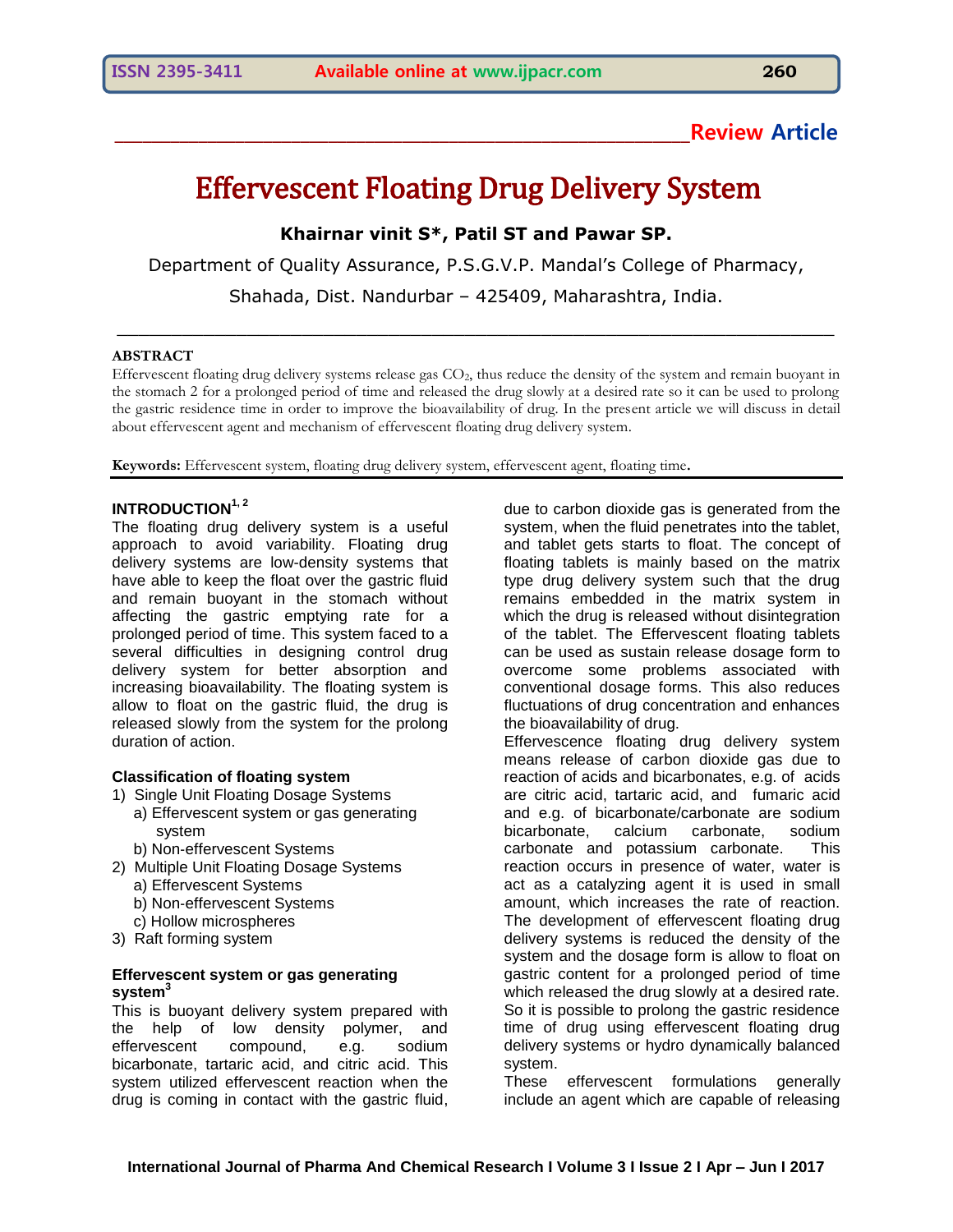CO<sub>2</sub>, and an agent which induces the release of  $CO<sub>2</sub>$ . Suitable agents capable of releasing  $CO<sub>2</sub>$ which are used include alkali metal carbonates or alkali metal bicarbonates, such as sodium carbonate and sodium bicarbonate. Alkaline earth metal carbonate formulations are mainly contained in mineral preparations. Suitable agents for inducing  $CO<sub>2</sub>$  release include edible organic acids, or their acidic salts, which are present in solid form and which can be formulated with the active ingredient and the other auxiliaries to provide granules or tablets, without premature evolution of  $CO<sub>2</sub>$ .

Suitable edible organic acids include, for example, tartaric acid, malic acid, fumaric acid, ascorbic acid, or citric acid. Pharmaceutically acceptable acidic salts include, for example, salts of polybasic acids which are present in solid such as sodium dihydrogen or disodium hydrogen phosphate or the corresponding citrates.

#### **Effervescent drug delivery system for oral administration**

The pharmaceutical compositions of the oral solid dosage form in combination with an effervescent as a penetration enhancer for influencing absorption of a drug in the gastrointestinal tract. Effervescence leads to an

increase in the rate and/or the extent of absorption of the drugs that are known or suspected of having poor bioavailability. It is believed that such increase can rise from one or all of the following mechanisms:

- 1. Reducing the thickness and/or the viscosity of the mucus layer which is present adjacent to the gastrointestinal mucosa;
- 2. Alteration of the tight junctions between cells, thus promoting absorption through the paracellular route;
- 3. Inducing a change in the cell membrane structure, thus promoting Trans cellular absorption;
- 4. Increasing the hydrophobic environment within the cellular membrane.

The present dosage forms include an amount of effervescent agent effective to aid in penetration of the drug in the gastrointestinal tract, aid in<br>penetration of the drug across the penetration of the drug across the gastrointestinal mucosa. The formulations may be distinguished from other effervescent formulation that are enteric coated on the basis of the amount of effervescent material that they contain. Prior formulations contain approximately half to a quarter as much bicarbonate as drug on a weight basis.



#### **Fig. 1: Examples of effervescent agent**

## **Acid source**

#### 1. **Citric acid**

It is available as a monohydrate and as an anhydrate form. It is available in in the form of colorless, translucent, crystals and white crystalline powder. It is very freely soluble in water and alcohol. It produces a solution with citrus- like taste.

# **2. Tartaric acid**

Tartaric acid is commonly used in effervescent tablet, as it is readly available commercially. It is more soluble than citric acid, 1 part of acid in less than 1 part of water. It is available as colorless monoclinic crystal or as white crystalline powder.is is also most hygriscopic than citric acid.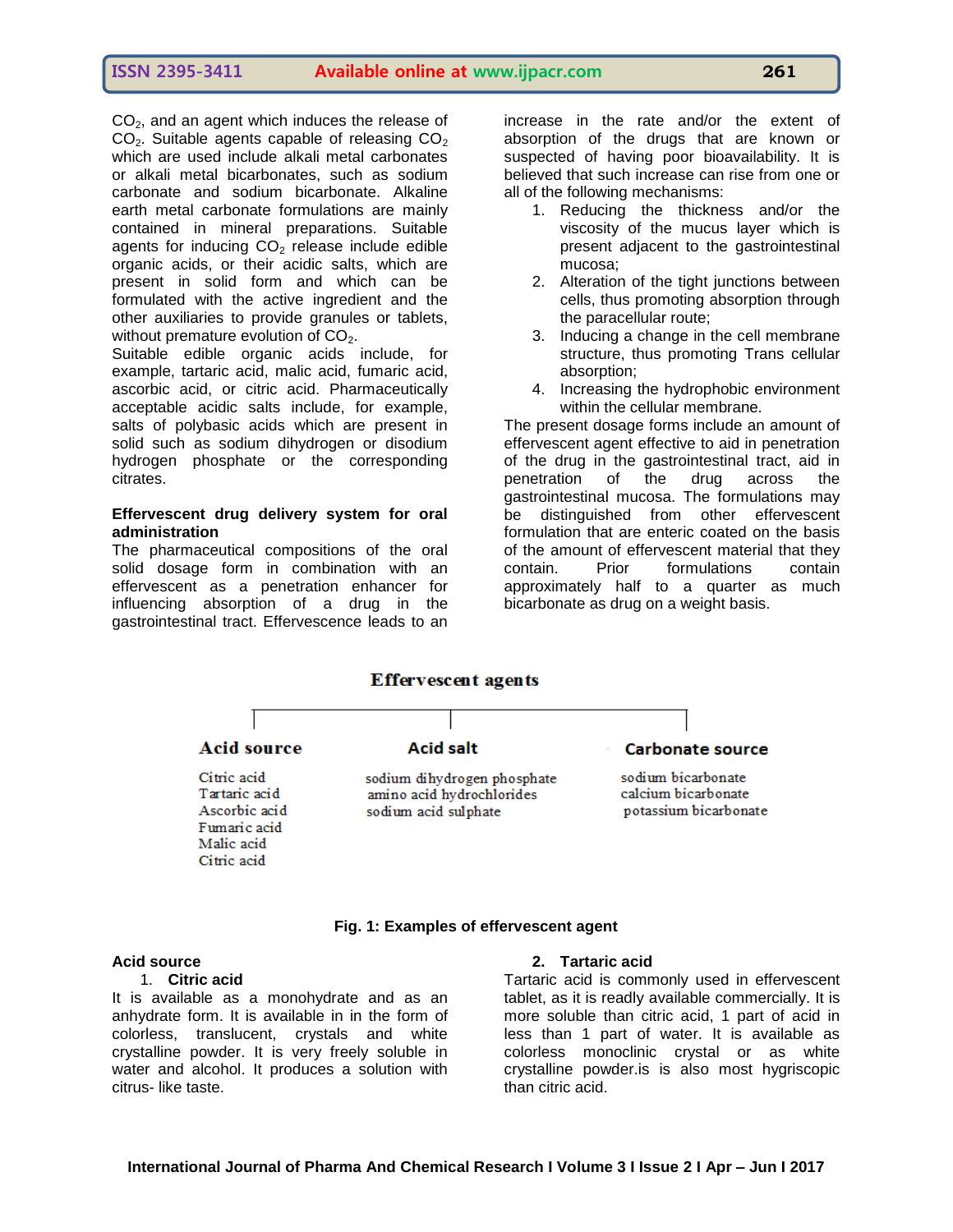# **3. Ascorbic acid**

A comparison of formation of carbon dioxide from effervescent tablet based on anhydrous citric acid, ascorbic acid or tartaric acid and sodium bicarbonate indicated that ascorbic acid and citric acid behave similarly

# **Carbonate source**

# **1. Sodium bicarbonate**

Sodium bicarbonate is one of the most used carbonate because it is very soluble and of low cost. Alternatively, modified sodium bicarbonate can be used, obtained by heating, common sodium bicarbonate in order to convert the surface of its particles to sodium carbonate so increasing its stability. Normal sodium bicarbonates products are highly unstable and react with acid component of an effervescent formulation if any amount of moisture is present, this ingredient are commonly used in effervescent powder and tablet. It is used an acidic agent, such as citric acid and tartaric acid, to cause a reaction that produce carbon dioxide.

# **2. Calcium carbonate**

This is available as fine, white, odorless, and tasteless powder or crystals. It is nonhygroscopic and absorbs less than 1%moisture at  $90\%$ RH and  $25^{\circ}$ c. the calcium carbonate is a high density materials, which is not very compressible. Also is solubility in water is 1 in 50,000. These factors limit usage of calcium carbonate in effervescent tablet.

Other physiologically acceptable alkaline or alkaline earth metal carbonates may be used, such as potassium or calcium carbonate, sodium carbonate or sodium glycine carbonate. Conventional excipients such as diluents, ligands, buffering agents, sweeteners, flavorings, colorings, solubilizes, disintegrants, wetting agents and other excipients of common use may be added to the formulation.

# **Limitations of effervescent formulations4, 5**

- 1. It cannot be given to the children because of possibility of gas (CO2) toxicity.
- 2. If packaging is not done properly then there are chances of degradation by environmental moisture.
- 3. It has shorter shelf life as compared to other solid dosage forms.
- 4. It requires special machinery requirements for manufacturing.
- 5. This dosage form is costly than tablets.

# **Factors affecting to floating drug delivery system:**

# **a) Formulation factors**

# **1. Size of tablets<sup>6</sup>**

Retention of floating dosage forms in stomach depends on the size of tablets. Larger dosage form tends to have longer gastric retention time than smaller ones because they are emptied in digestive phase. Diameter of dosage forms more than 7.5mm which is increase in GRT compared with diameter of 9.9mm.

# **2. Density of tablet<sup>6</sup>**

Density is affecting the gastric residence time of floating dosage form. A density of floating dosage form should be less than the gastric fluids. A density of floating dosage form is less than 1.0g/ml.

# **3. Shape of tablets<sup>6</sup>**

The shape of dosage form is one of the factors that affect its gastric residence time. The tetrahedron (each leg 2cm long) rings (3.6 cm in diameter) exhibited nearly 100% retention at 24 hr. Tetrahedron and ring shape device with a flexural modulus of 48 and 22.5 kilo pounds per square inch have a better GRT.

#### **b) Idiosyncratic factors<sup>6</sup> 4. Gender**

# Women have slower gastric emptying time than men. Males showed comparatively longest mean ambulatory GRT than Females, and the gastric emptying in women was slower than in men. Mean ambulatory GRT in males (3.4±0.4 hours) is less compared with their age and race-matched female counter parts (4.6±1.2) hours), regardless of the weight, height and body surface.

# **5. Age**

The age of human is also affecting the gastric residence time. Elderly people, especially those over 70 years have a significantly longer GRT.

# **6. Posture**

Posture on GRT, and found no significant difference in the mean GRT for individuals in upright, ambulatory and supine state.

# **7. Fed or unfed state<sup>7</sup>**

Under fasting conditions, the gastrointestinal motility is characterized by periods of strong motor activity or the MMC that occurs every 1.5 to 2 hours.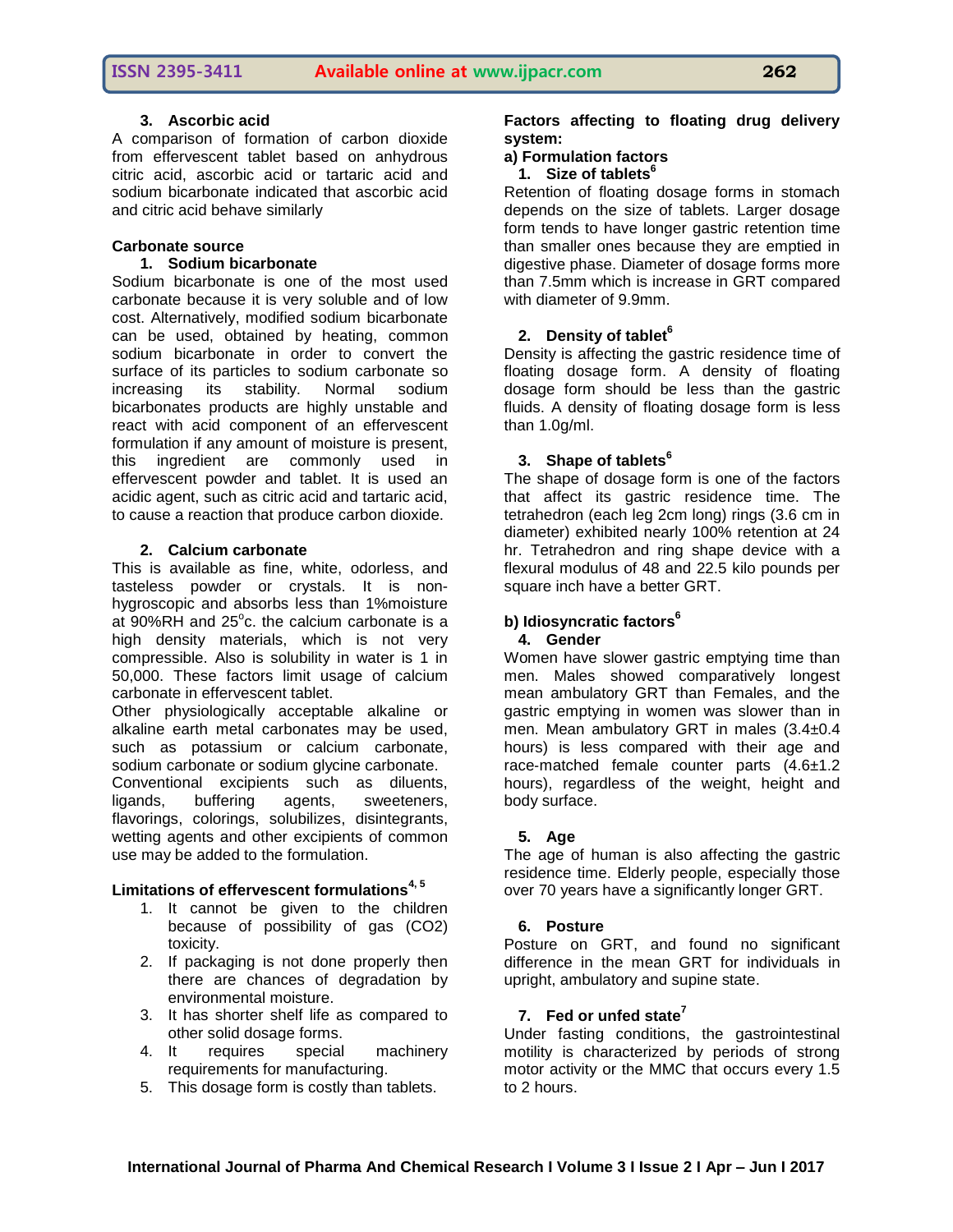# **ISSN 2395-3411 Available online at www.ijpacr.com 263**

# **8. Biological factors <sup>7</sup>**

The biological factors also affected to gastric empting rate. Diseases like diabetes, gastroenteritis, gastric ulcer, and hypothyroidism retards the gastric emptying.

#### **Mechanism of Floating Effervescent Tablets8, 9**

After administration of effervescent floating dosage form coming in contact with the gastric fluid the dosage form get swells up and the slowly release of the drug without disintegration of the tablet takes place. When the tablet comes in the contact of gastric fluid, it produces effervescence by releasing  $CO<sub>2</sub>$  gas. When the fluid penetrates into the tablet, tablet starts to float.



**Fig. 2: Mechanism of floatation via CO<sup>2</sup> liberation**

# **Method for preparing floating dosage form**

Floating dosage forms prepared by following approaches.

- Using low-density enteric materials such as cellulose acetate phthalate, methacrylic polymer.
- Using gel-forming hydrocolloids such as alginates, gelatin, hydrophilic gums, cellulose derivatives, etc.
- By forming carbon dioxide gas and subsequent entrapment of it in the gel network.
- By reducing particle size and filling it in a capsule.
- By preparing hollow micro-balloons of drug using acrylic polymer and filled in capsules.

# **Advantages of FDDS13, 14**

1. The main advantages of this dosage form are patient compliance; increased rate of absorption, large dose can be given.

- 2. The bioavailability of therapeutic agents can be significantly enhanced especially for those which get metabolized in the upper GIT.
- 3. This technique is generally employed for antacid preparations. In this preparation alkali metal bicarbonates & alkali metal carbonates like Sodium carbonate &Sodium bicarbonates are added which reacts with citric acid or tartaric acid to give effervescence.
- 4. The FDDS is a site-specific drug delivery system reduces undesirable effects.
- 5. The effervescent floating dosage form is better for drugs which get absorbed through the stomach.
- 6. Effervescent formulations are those which are capable of producing CO2 on contact with water.
- 7. Effervescent floating drug delivery are good for drugs meant for local action in the stomach, e.g.: Antacids
- 8. EFDDS can be used to overcome the adversities of the gastric retention time (GRT) as well as the gastric emptying time (GET).
- 9. The slow delivery of drug from a dosage form provides sufficient local action at the disease site, thus minimizing or eliminating systemic exposure of drugs.
- 10. Minimize the fluctuation of drug concentrations and effects. Gastro retentive drug delivery can minimize the counter activity of the body leading to higher drug efficiency.
- 11. The sustained mode of drug release from Gastro retentive doses form enables extension of the time over a critical concentration and thus enhances the pharmacological effects and improves the chemical outcomes.
- 12. The future of effervescent preparation is very bright. There are many advances in this technology that are: floating or pulsatile drug delivery system based on coated effervescent cores, effervescent micro spheres, effervescent vaginal preparation etc.

# **Disadvantages of FDDS**

- 1. Plenty of water is required (Glassful of water) for effective effervesces.
- 2. There are certain limitations too, like it cannot be given to the children because of risk of carbon dioxide toxicity; it's shorter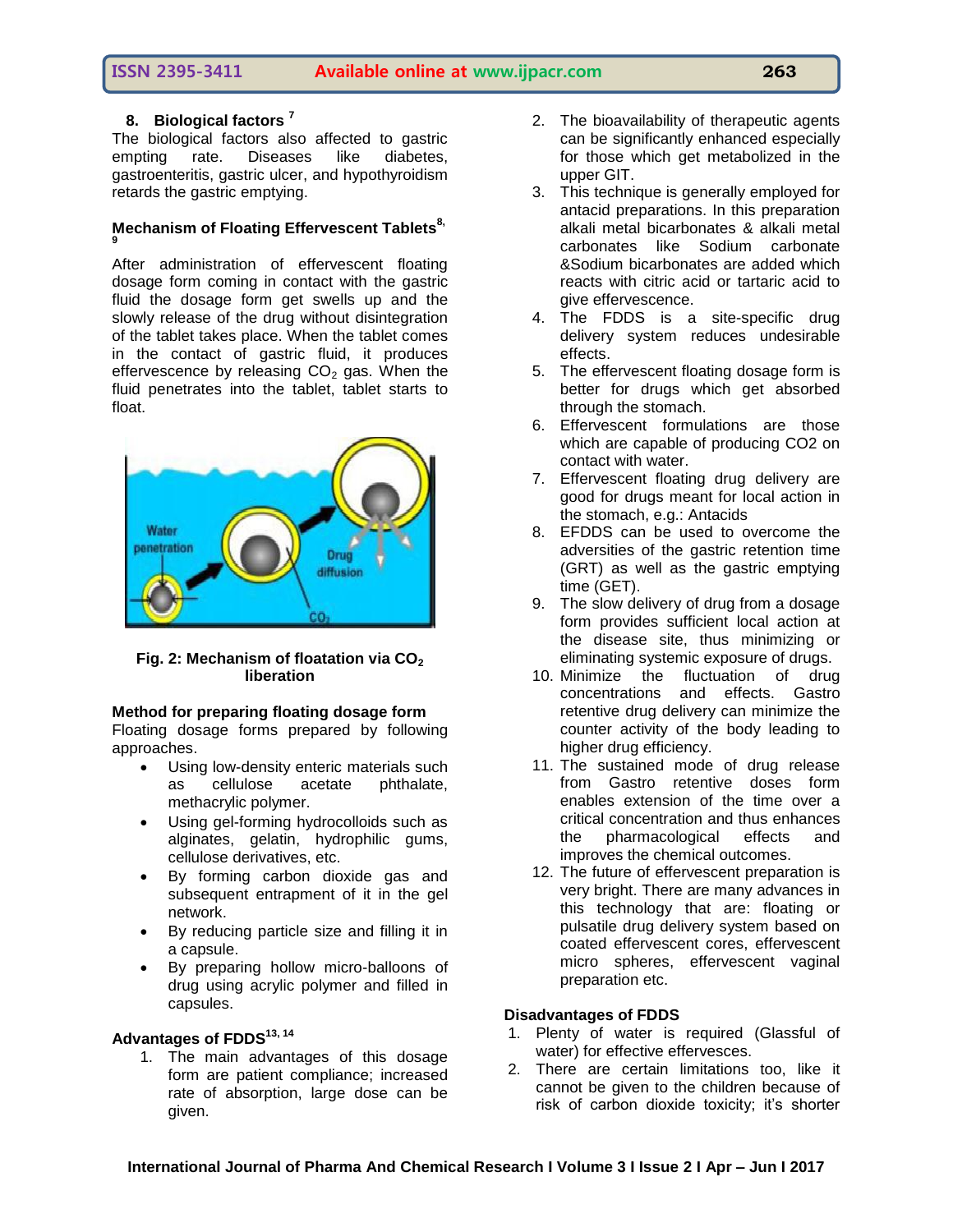# **ISSN 2395-3411 Available online at www.ijpacr.com 264**

shelf life; chance of product deterioration if packaging is not done properly and the cost of manufacturing is high, as compared to other tablets.

- 3. Some drugs causes irritation to gastric mucosa this type of drug not use in floating system.
- 4. Some drugs not suitable for FDDS as they have solubility or stability problem in GIT and unstable in acidic environment.
- 5. Size-increasing drug delivery systems potentially present the hazard of permanent retention in the stomach and could lead to life-threatening effects upon multiple administrations.

# **Evaluation technique15, 17**

# **a) Pre-compression parameters**

**1. Density**

The bulk density and tap density were determined by following formula:

**Bulk density =** weight of powder/ volume of powder in measuring cylinder.

**Tap density** = weight of powder / Tapped volume of powder in measuring cylinder.

#### **Procedure**

The 2gms of powder was introduced into a 10 ml of measuring cylinder. Then for bulk density, firstly note down the initial volume, then tapping was continued for tap density determination until no further change in volume was noted.

#### **2. Angle of Repose**

The angle of repose was determined by using fix funnel method. The accurately weighted powder was allowed to flow through the funnel. The funnel is adjusted to a stand at definite height. The radius of powder and height of heap of cone was measured. The angle of repose was then calculated by following formula.

$$
Tan θ = h / r
$$

$$
θ = tan-1 (h/r)
$$

Where,

**θ =** angle of repose **h** = height of the heap  **= radius of the heap** 

#### **3. Compressibility Index**

The flow ability of powder can be determine by comparing the bulk density and tapped density of powder. Carr's index was calculated by =

Carr's index **=** (tap density – bulk density) ×100 / tap density

#### **4. Hausner ratio**

Hausner ratio of each tablet blend was also calculated by using following formula:

Formula= tapped density / bulk density

# **b) Post-compression parameters**

#### **5. Tablet thickness and diameter**

Thickness and diameter were measured using a calibrated Vanier caliper. Twenty tablets of each formulation were picked and measure for the thickness and diameter individually.

#### 6. **Hardness**

The hardness of the tablets was determined using Monsanto hardness tester. Hardness indicates the ability of a tablet to withstand mechanical shocks while handling. Hardness was expressed in kg/cm $^2\!.$ 

#### **7. Friability test**

The friability of tablets was determined by using Roche Friabilator. Twenty tablets were initially weighed and transferred into friabilator. This was given 100 revolutions at 25rpm for 4 minutes. It was expressed in percentage (%). The tablets were reweighed after friability test. The % friability was then calculated by:

## **%Friability = Wi - Wo / W<sup>i</sup> \*100**

#### **Where,**

#### **W<sup>i</sup> = initial weight W<sup>0</sup> = final weight**

 % Friability of tablets less than 1% was considered acceptable.

#### **8. Weight Variation Test**

Twenty tablets were selected and weighted collectively and individually. From the collective weight, average weight was calculated. Each weight of tablet was compared with average weight to ascertain whether it was within permissible limit or not. The percentage deviation was calculated by following formula:

% deviation = individual weight  $-$  average weight / average weight  $\times$  100

#### **9. Buoyancy / Floating Test**

The tablet was introduce in to beaker containing 100ml of 0.1 N HCL. The time is taken by the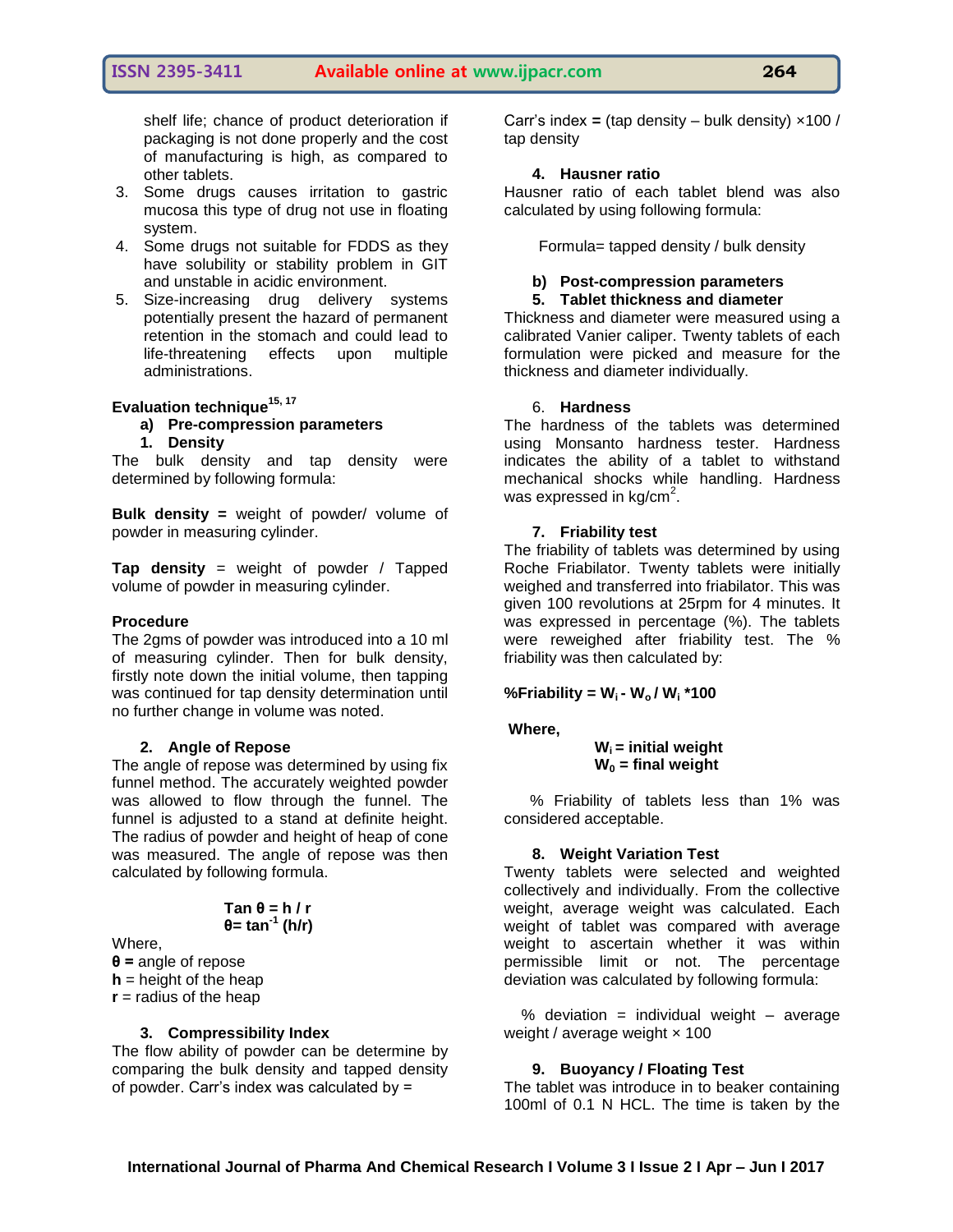tablet to come up to surface and floated was taken as the buoyancy time. The time taken for dosage form to emerge on surface of medium called Floating Lag Time and total duration of time by which dosage form remain buoyant is called Total Floating Time.

#### **10. Swelling Study**

The swelling behavior of a dosage form was measured by studying its weight gain or water uptake. The dimensional changes could be measured in terms of the increase in tablet diameter and/or thickness over time. Water uptake was measured in terms of percent weight gain as given by the equation.

$$
WU = (W_t - W_0) \times 100
$$

**Wt**= Weight of dosage form at time t. **W0** = Initial weight of dosage form.

#### **11. Determination of drug content in tablets<sup>17</sup>**

Tablets are selected from each batch and transferred into a 0.1N HCL in 100 ml volumetric flask, and kept it for 48hrs, then take 1ml from each of volumetric flask and transferred to the test tubes. Then Samples are diluted and filtered suitably, and analyzed in UV spectrophotometer at a suitable wavelength.

#### **12. Determination of In – Vitro Dissolution Study<sup>17</sup>**

Dissolution study is carried out in USP dissolution testing apparatus II (paddle type). Dissolution study was performed using 900ml 0.1N HCL, at 50 rpm. A 5ml of sample was withdrawn from the dissolution apparatus at a predetermined interval and the sink condition is maintained by adding same volume of dissolution medium. The sample diluted to a suitable concentration with 0.1 N HCL. The absorption of withdrawn sample was measured spectrophotometrically, and the corresponding concentration was determined from the respective calibration curve.

# **Application of FDDS19.**

# **• Absorption enhancement**

The Bioavailability of drugs found to be poor because of drug site specific absorption from the upper part of the gastrointestinal tract, so potential candidates to be formulated as floating drug delivery systems, and enhancing the rate of absorption.

#### **• Sustained drug delivery**

FDDS systems can remain in the stomach for long periods and hence can release the drug over a prolonged period of time. In this systems dose large in size and passing from the pyloric opening is prohibited. The problem of short gastric residence time encountered with an oral CR formulation hence can be overcome with these systems.

#### **• Reduce fluctuations of drug concentration**

In case of controlled release dosage form produces blood drug concentrations within a narrow range compared to the immediate release dosage forms. That's why fluctuations in drug effects are minimized.

#### **• Site–specific drug delivery systems**

These systems are particularly advantageous for drugs those are specifically absorbed from the stomach or the proximal part of the small intestine. The controlled, slow delivery of drug to the stomach provides sufficient local therapeutic levels and limits the systemic exposure to the drug. It reduces the side effects which are caused by the drug in the blood circulation. In addition, the prolonged gastric availability from a site directed delivery system may also reduce the dosing frequency.

## **• Minimize adverse effect at the colon**

In floating drug delivery system, a drug is slowly release in stomach so the amount of drug that reaches the colon is get slow down. Retention of the drug is minimizes at the stomach thus, undesirable activities of the drug in colon may be prevented.

#### **REFERENCES**

- 1. S. D. pande floating drug delivery system: a new way for oral drug delivery system international iournal of pharmaceutical and clinical science universal research publications. 2013. 1- 3p
- 2. Satinder kakar, Raman deep Singh, a review on floating drug delivery system in himachal institute of pharmacy, national journal of recent advances in pharmaceutical research India 2015. 56- 57p.
- 3. Shukla shruti, patidar Ashish, a review on: recent advancement of stomach specific floating drug delivery system international journal of pharmaceutical & biological archives 2011.1561-1562p.